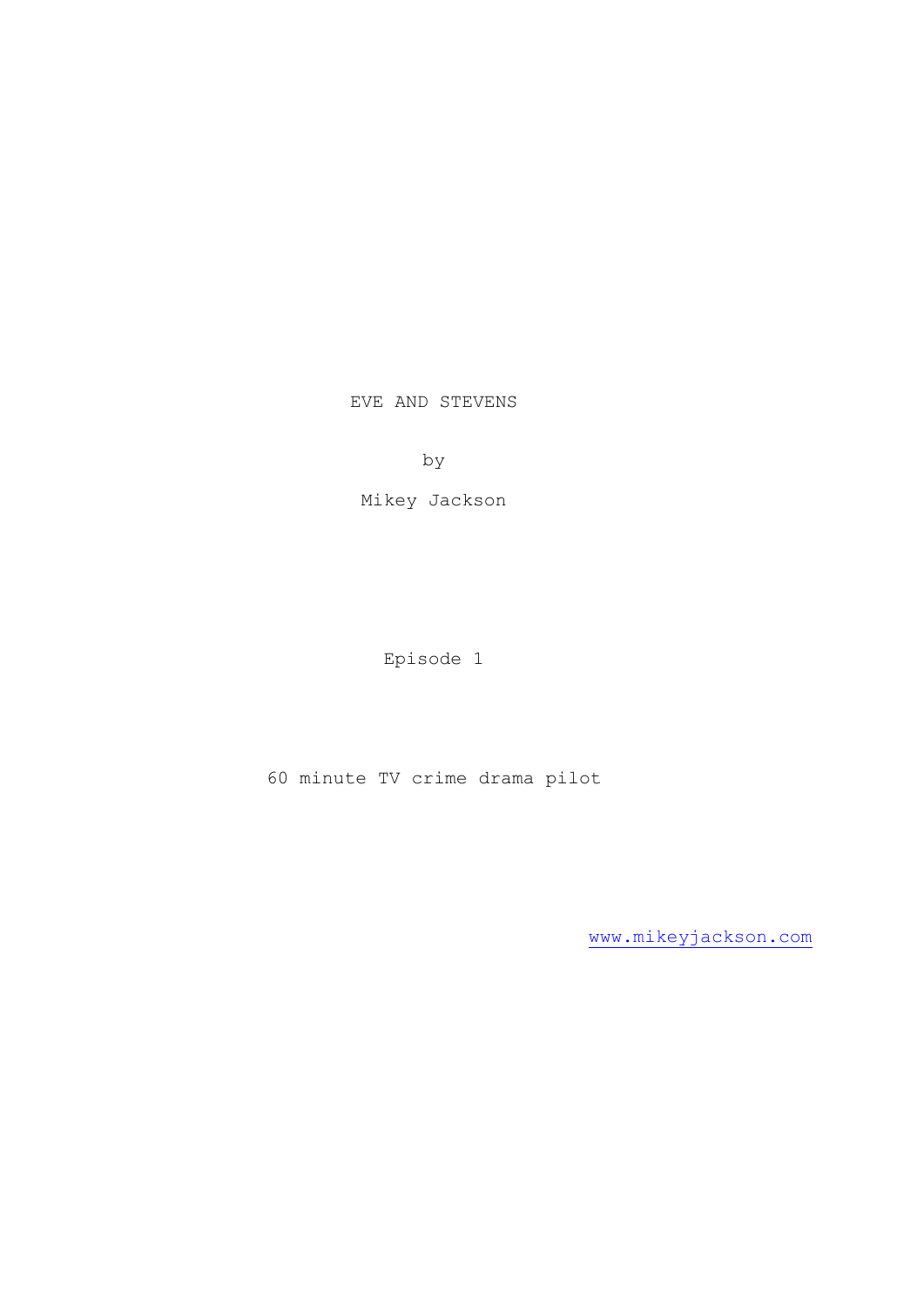## **EXT. WOODED AREA JUST OUTSIDE OF TOWN – EARLY MORNING**

It's a tranquil sight. Fingers of early morning sunlight stab through shaded woodland. Trees, bushes, ferns, they all glisten with the sparkling fruit of last night's rainstorm. A nearby B road marks the only sign of human interference.

A DOG WALKER approaches. He lets his pet off its leash. Free to roam, the animal scampers over to a patch of leafy undergrowth. A curious sniff at –-

–- the lifeless naked body of schoolgirl AMY MAY.

### **EXT. WOODED AREA JUST OUTSIDE OF TOWN – MORNING**

WITHIN THE HOUR, the tranquility is well and truly shattered. Police tape cordons off the crime scene. Covering the body, a freshly erected tent. Around it, FORENSICS BODS scour the vicinity for clues.

DS MATT STEVENS, 32, stands a safe distance from the hubbub, puffing away on a much-needed ciggie.

A taxi pulls up. DC JESSICA EVE, 27, climbs out. MATT glares at the girl as she ambles over. Her face is drained of colour, inappropriate sunglasses, she's hanging badly.

> MATT Heavy night?

JESSICA Very funny. You were there too.

MATT True. But I got in on time.

**JESSICA** Matt, I'm not in the mood for this. What have we got?

#### MATT

Murder. Adolescent female. All clothes and belongings missing. Cause of death looks to be a single blow to the back of the head. Forensics estimate time of death to be the early hours of this morning. All signs indicate she was killed elsewhere and dumped here.

JESSICA

And so begins the task of identifying the poor thing.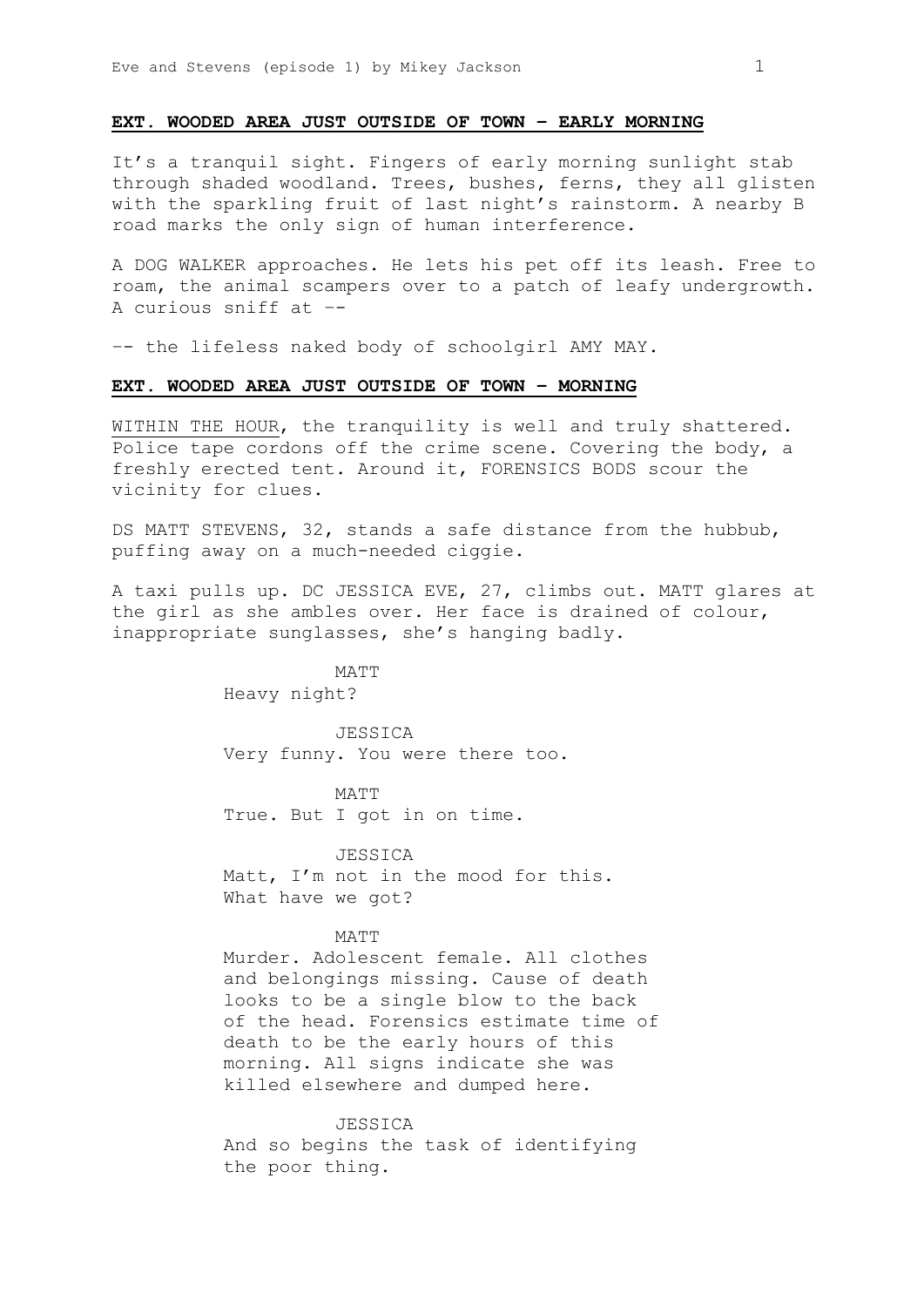MATT No need. I know exactly who she is. Amy May. The daughter of one of our own.

JESSICA Jesus. Anything to go on?

MATT Not a lot. Last night's heavy rain has washed away any significant evidence.

Oh, somebody catches MATT'S eye. This is THOMAS BELL, 15, dressed in school uniform. He's rubber-necking behind a bush about thirty feet away, watching the drama unfold.

MATT

Hey! You!

THOMAS. Spooked. He scarpers out of sight.

MATT gallops over to the vantage point. No sign of him. MATT canters further into the woodland. Stops. Looks around. Too late. THOMAS has vanished.

## **INT. MATT'S CAR – IN MOTION – MID-MORNING**

MATT is driving. JESSICA, the passenger. Off come her shades.

**JESSICA** I see you finally shaved off that stupid designer stubble.

MATT is not prepared to give her the satisfaction.

MATT It was beginning to itch. –- Look. Jessica. About last night.

#### JESSICA

There's nothing to discuss. We got wrecked. We had a drunken fumble. That's it. Don't pretend it was anything more.

MATT You make it sound so romantic.

JESSICA I knew you'd be trouble.

MATT What makes you say that?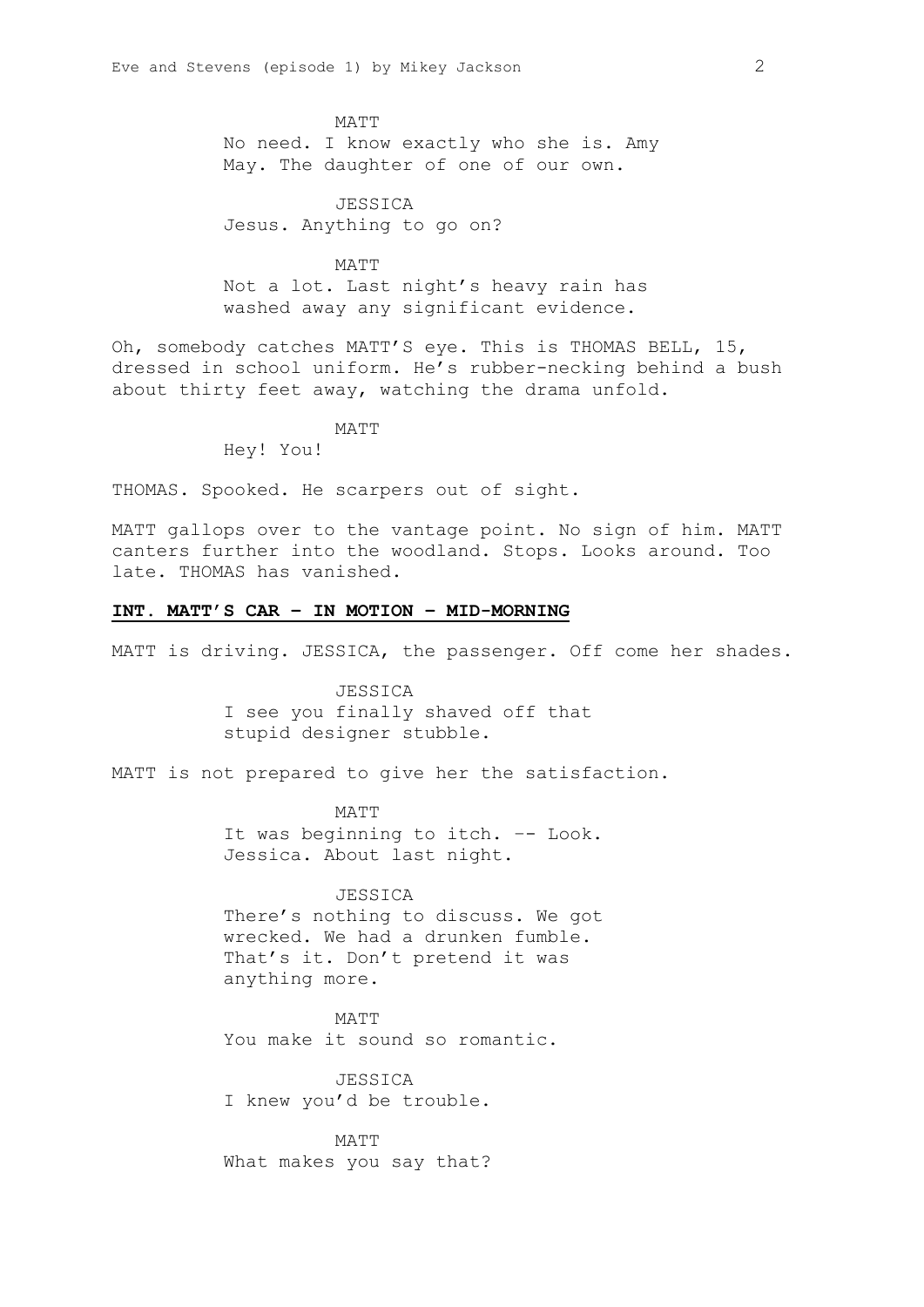## **INT. POLICE CID ROOM – MORNING (FLASHBACK)**

MATT at his desk, eyes focussed on a folder of paperwork. He looks different with a growth of stubble. Hey, let's use this device to differentiate between flashback and present.

DCI TRENT appears, a traditionalist who is never seen without his police uniform. Oh, look, accompanying him is JESSICA.

> DCI TRENT Morning Matt. This is DC Jessica Eve. Freshly transferred from Jillingford.

MATT looks her up and down. Mmm, baby, he likes what he sees.

MATT You're certainly a long way from home.

JESSICA Yeah, well, maybe I fancied a change of scenery.

DCI TRENT I'm pairing you two up for the week. So, um... be nice to each other.

DCI TRENT departs. MATT stands up and takes his paperwork across to a parade of filing cabinets. JESSICA accompanies him on his journey. MATT slides open a drawer, slips the folder inside.

> JESSICA Any chance you can do me a favour?

> > MATT

Sure.

**JESSICA** Stop giving me the eye.

MATT

What eye?

JESSICA

That one.

END FLASHBACK.

# **INT. MATT'S CAR – IN MOTION – MID-MORNING**

And we're back with present day MATT and JESSICA.

MATT

Oh, that.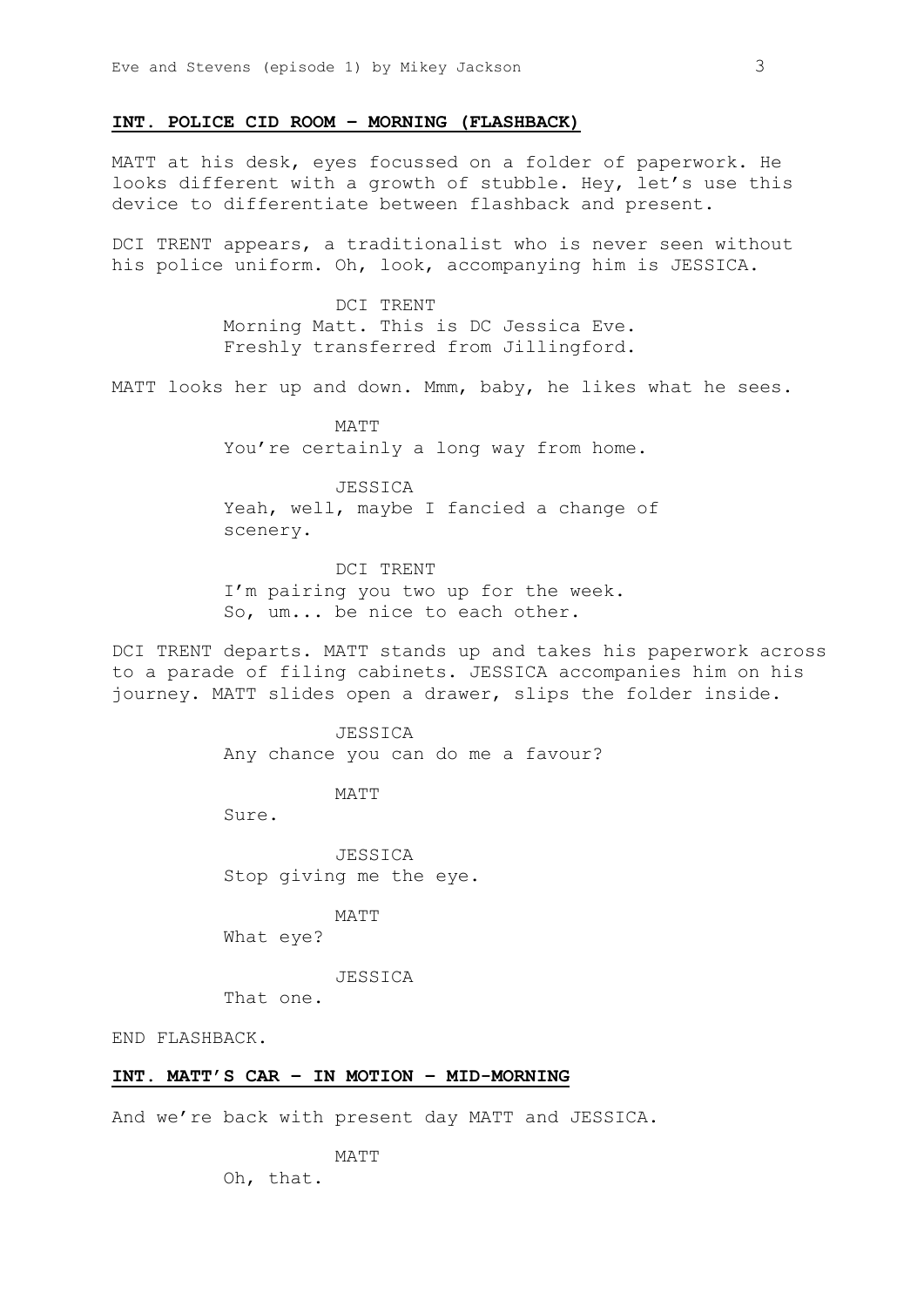JESSICA Yes. That. MATT Yeah, but last night –- JESSICA Last night was a mistake. MATT I didn't see it like that. JESSICA Matt. I'm married. You know that. End of.

#### **INT. CARL'S FLAT – BEDROOM – MID-MORNING**

CARL SMITH, 26, rises from his pit. It's a plush flat. This guy has money. Naked except for his pants, he totters over to a nearby chair. Upon it, yesterday's clothes, neatly folded, maybe a tad too anal.

He reaches for his jeans. From a pocket, he plucks a girlie mobile phone. Pink casing with a glittery name. "Amy." CARL stares coldly at the phone in his hand.

## **INT. BELL HOUSEHOLD – KITCHEN – MID-MORNING**

MRS BELL, 40s, enters. Argh, the fright of her life! Her teenage son THOMAS – the boy from the crime scene – sits in silence at the kitchen table, blank expression, empty stare. This boy ticks all weirdo boxes.

> MRS BELL For God's sake, Thomas, you scared the life out of me. I thought you'd be at school.

THOMAS I thought you'd be at work.

MRS BELL What are you doing home?

THOMAS I'm not going in today. I don't feel very well.

All motherly, MRS BELL checks the boy's forehead with her palm. THOMAS, annoyed, knocks her hand away.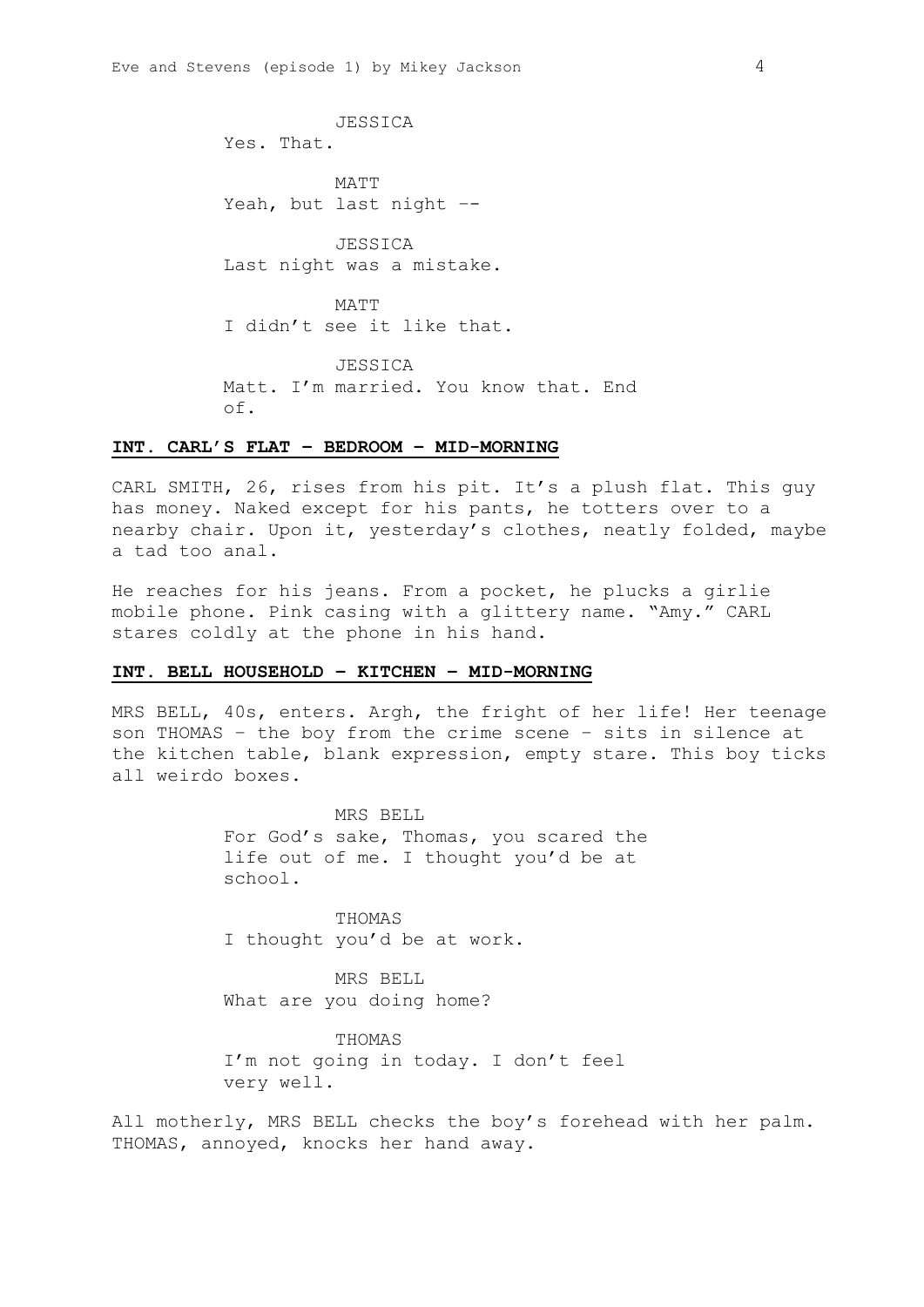THOMAS Mum! I'm not a child.

MRS BELL You don't seem to be running a temperature. What is it, P.E. day?

THOMAS I'm ill. My throat, it's well killing. You can't make me go.

MRS BELL starts putting on her coat.

MRS BELL Oh, suit yourself, I haven't got time for this nonsense. You make sure you don't pig yourself all day with crisps and biscuits.

And she leaves. THOMAS waits for the front door to signify her definite departure. Then he stands up, cagey, up to something.

### **INT. BELL HOUSEHOLD – THOMAS' BEDROOM – MID-MORNING**

THOMAS enters his bedroom. Uncaring, he walks over several torn photographs of the same girl scattered across the carpet. The subject of all those pictures: AMY MAY.

THOMAS opens his socks and pants drawer. Produces a hidden pair of... oh... knickers. He studies the undies in both hands. And OMG, he sniffs them, eyes closed, enjoying the scent.

Then, eyes open, knickers scrunched in a tight fist. A hateful scowl at the one surviving photo of AMY tacked to the wall; her face scribbled over with the angriest of red ink. Above her head, one red handwritten word.

"Bitch."

#### **EXT. SCHOOL YARD – MID-MORNING**

MANDY HALL, 15, way too skinny for her own good, scurries across a lonely school yard towards the main building. Late and knowing it, she stops in her tracks and peers upwards with trepidation at a familiar first floor classroom window.

At this window stands WILLIAM SCRIVENER, tall, just into his 50s, balding badly, he's been a music teacher forever. He glares down at the schoolgirl, a sinister scowl delivered for far more than a lack of punctuality.

MANDY'S face freezes over. This girl is seriously rattled.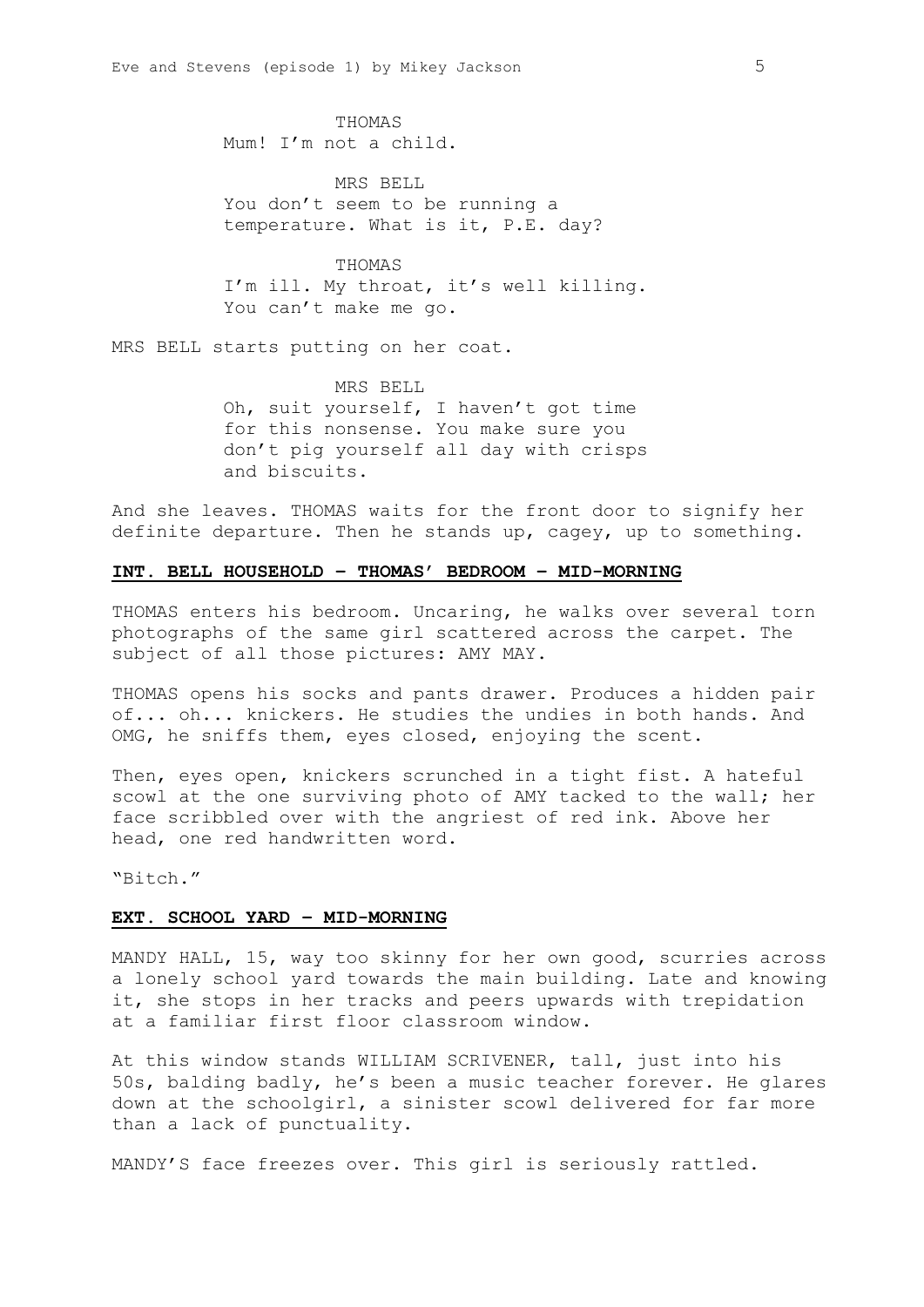#### **INT. SCHOOL CORRIDOR – MID-MORNING**

MANDY hurries along, hoping to God she won't come face to face with... too late! SCRIVENER steps out in front of her.

## SCRIVENER

You're late.

SCRIVENER strokes MANDY'S hair. She hates this, but is too frozen with fear to argue the toss. He puts his mouth close to her ear.

## SCRIVENER

Miss Hall, if that video has found its way to the police, your life won't be worth living. Do you understand?

She gives a terrified nod. He casts a cold smile.

#### SCRIVENER

Good. Now, get to class.

She can't get away from him fast enough. Out comes her mobile. Selects "Amy" from her contacts. Puts it to her ear.

#### **INT. CARL'S FLAT – KITCHEN – MID-MORNING**

On the kitchen worksurface, the pink mobile shrills for attention. The caller: "Mandy."

CARL stands nearby, fixing himself a coffee. He glances at the phone display. The man doesn't answer the phone. Instead, he watches it sing to him in vain as he sips his beverage.

## **INT. MAY HOUSEHOLD – LOUNGE – LATE MORNING**

RICHARD MAY, 41, lies face down on the carpet in a dressing gown. His only company, last night's spent bottle of whisky. The persistence of the doorbell wakes him from his sorry state.

#### **EXT. MAY HOUSEHOLD – LATE MORNING**

MATT and JESSICA stand waiting on the doorstep. A groggy RICHARD answers the front door, bemused by their presence.

> MATT Hello, Richard.

RICHARD What are you two doing here?

MATT

It's Amy.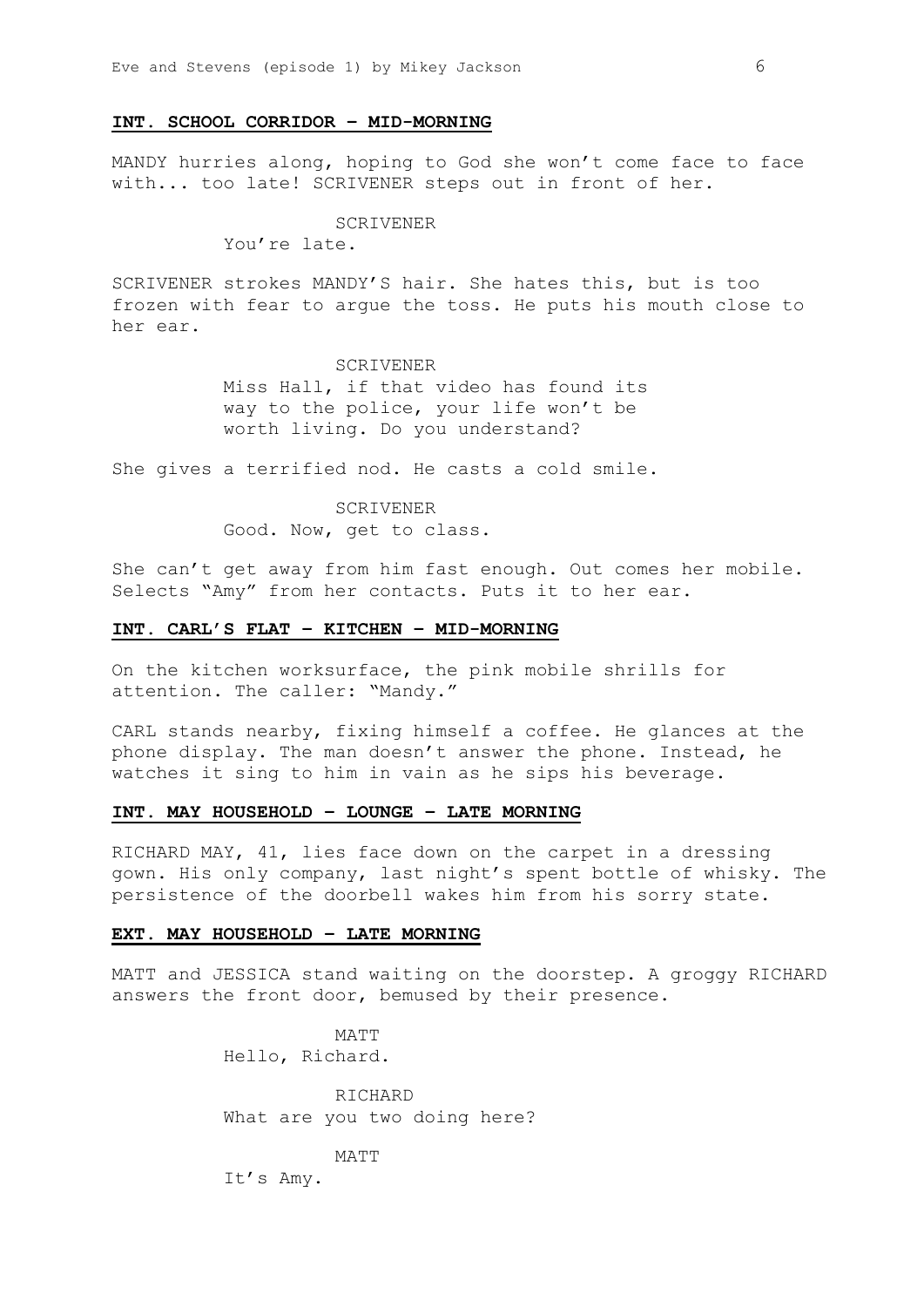RICHARD

What about her? Where is she?

MATT and JESSICA swap glances.

MATT

Can we come in?

## **INT. MAY HOUSEHOLD – LOUNGE – LATE MORNING**

RICHARD in his armchair, post-news. Sodden eyes, face pale with shock. MATT and JESSICA sit opposite on the sofa.

> RICHARD She didn't come home last night. I assumed she'd gone back to her boyfriend's place.

JESSICA Sorry? You knowingly let a fifteen year old girl spend the night with –-

MATT looks at her funny. Cuts in with --

MATT Her boyfriend. Has he got a name?

# RICHARD

No idea. I never knew he existed until last night. I came home early and found them yelling at each other. Don't know what about. I kicked the lad out, of course, but Amy insisted on going after him. Reckoned he'd stolen her phone. –- Oh, Christ. It's all my fault.

MATT

Don't blame yourself, mate. You weren't to know.

RICHARD

But it is my fault. If I hadn't come home when I did, my Amy would still be alive.

**JESSICA** 

Richard. If there's anything you can tell us about the boyfriend. Anything at all.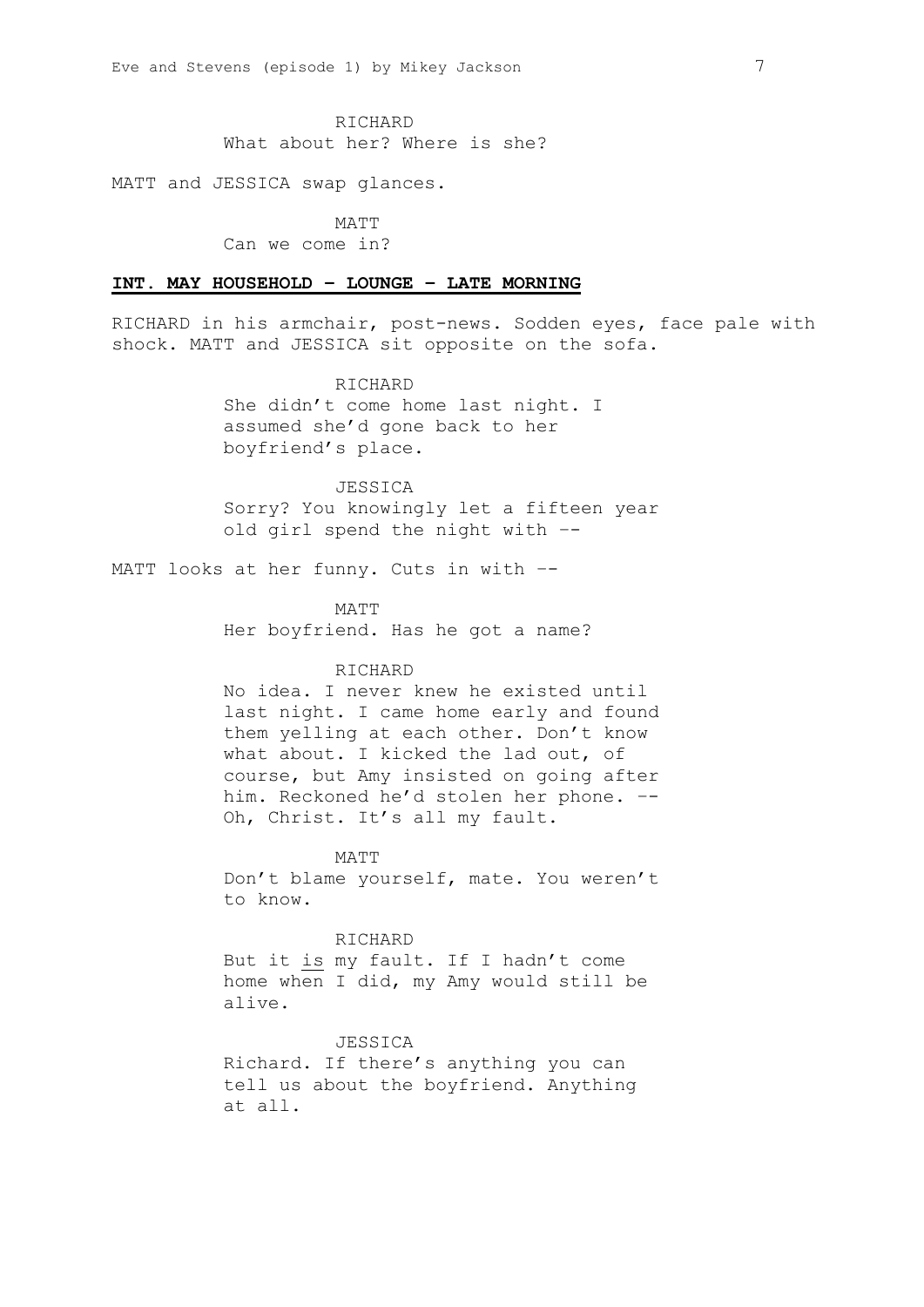RICHARD He looked like a right flash git. Way too old for Amy. What was she thinking?

JESSICA

How old?

RICHARD I'd say... mid-twenties.

JESSICA

Perv.

MATT glares at the girl, as if to say, "Bloody stop this!"

## **INT. MAY HOUSEHOLD – AMY'S BEDROOM – LATE MORNING**

JESSICA stands before AMY'S laptop, waiting for it to power up. MATT rifles through a chest of drawers.

> MATT What is wrong with you? The poor sod's just lost his only child, and there's you taking the moral high ground about her bloody sex life.

JESSICA The girl was fifteen.

MATT Weren't you ever fifteen?

JESSICA'S black look has "fuck you" written all over it.

MATT I'll take that as a no.

On the laptop screen, three words: "Nice try, Dad!"

**JESSICA** 

Password protected. We'll have to take it with us.

MATT produces a coloured box and a tube from a drawer.

MATT Multi-pack of condoms. Lubricant. You thinking what I'm thinking?

#### JESSICA

No. I'm not. Matt, those items don't necessarily prove she was on the game.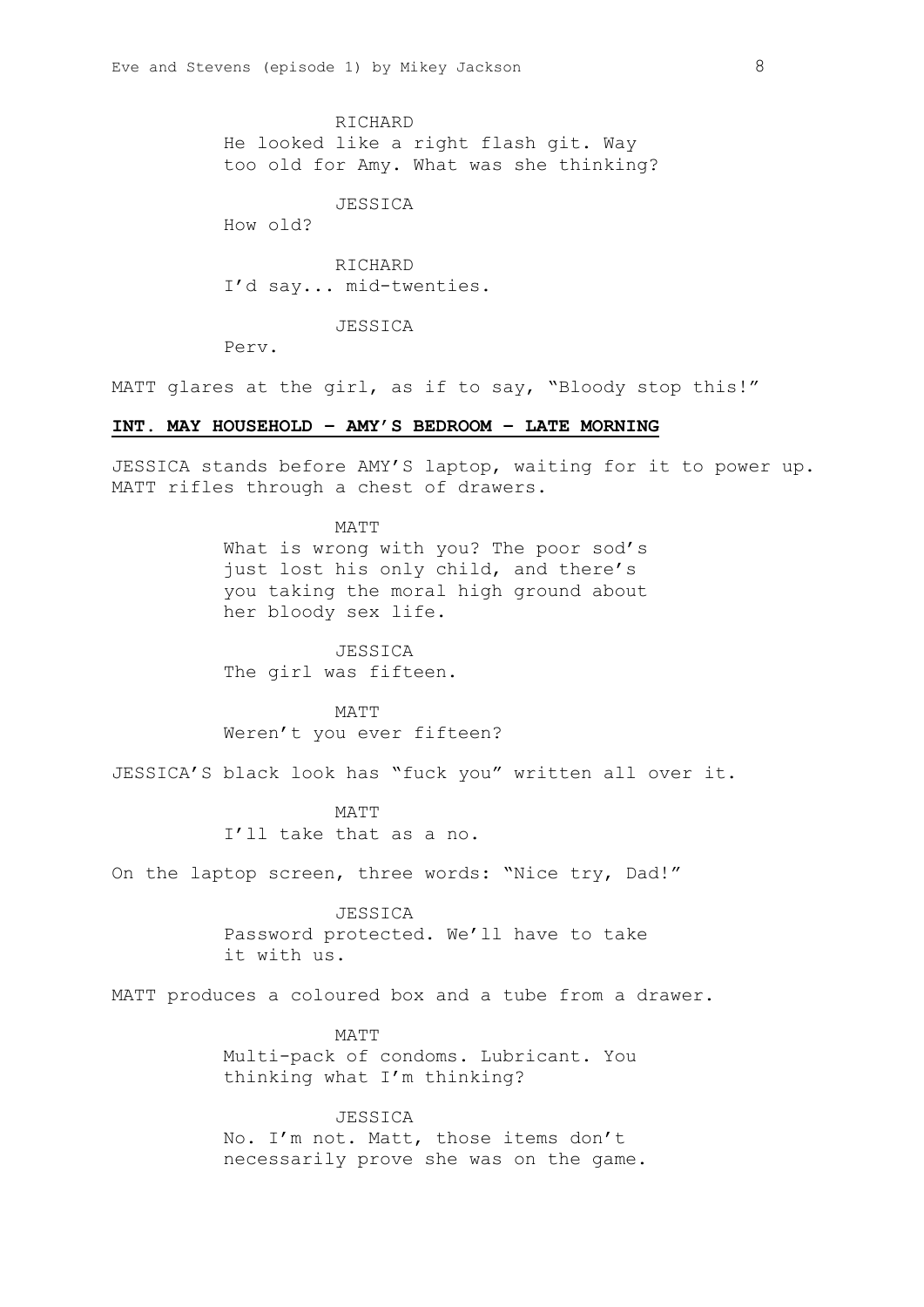From within a sock, MATT plucks a serious roll of cash.

MATT Oh, yeah? Then how do you explain this?

#### **INT. LADIES' TOILETS IN POLICE STATION – MIDDAY**

A flush. JESSICA emerges from a cubicle, then washes her hands at the sink. Next comes a good long look at herself in the mirror. Eyes empty. Tortured, even. A whisper, to herself –-

JESSICA

Fifteen.

She slowly peels back the sleeve of her left arm to reveal, OMG, ancient scars. Self-harm cuts made with a sharp object many moons ago. As she returns her sombre gaze to the mirror –-

> MATT (PRE-LAP) Are you married?

# **INT. MATT'S CAR – IN MOTION – MORNING (FLASHBACK)**

It's MATT with that stubble, a bored JESSICA beside him.

JESSICA Not that it's any of your business... but yes.

MATT Oh. Right. How long?

JESSICA Almost five years.

MATT

Happily?

JESSICA has had enough of Twenty frigging Questions.

## JESSICA

Right, let's get this over and done with, shall we? Do I have children? No. Why not? They're snotty little shits. Why am I such an uptight bitch? Because I choose to be. Do I mind you cracking onto me? Yes. Big-time. Do you stand a chance of bedding me? I'd rather turn lesbian. There. Icebreakers exhausted. Let's move on.

MATT. Flabbergasted. Is this really happening?